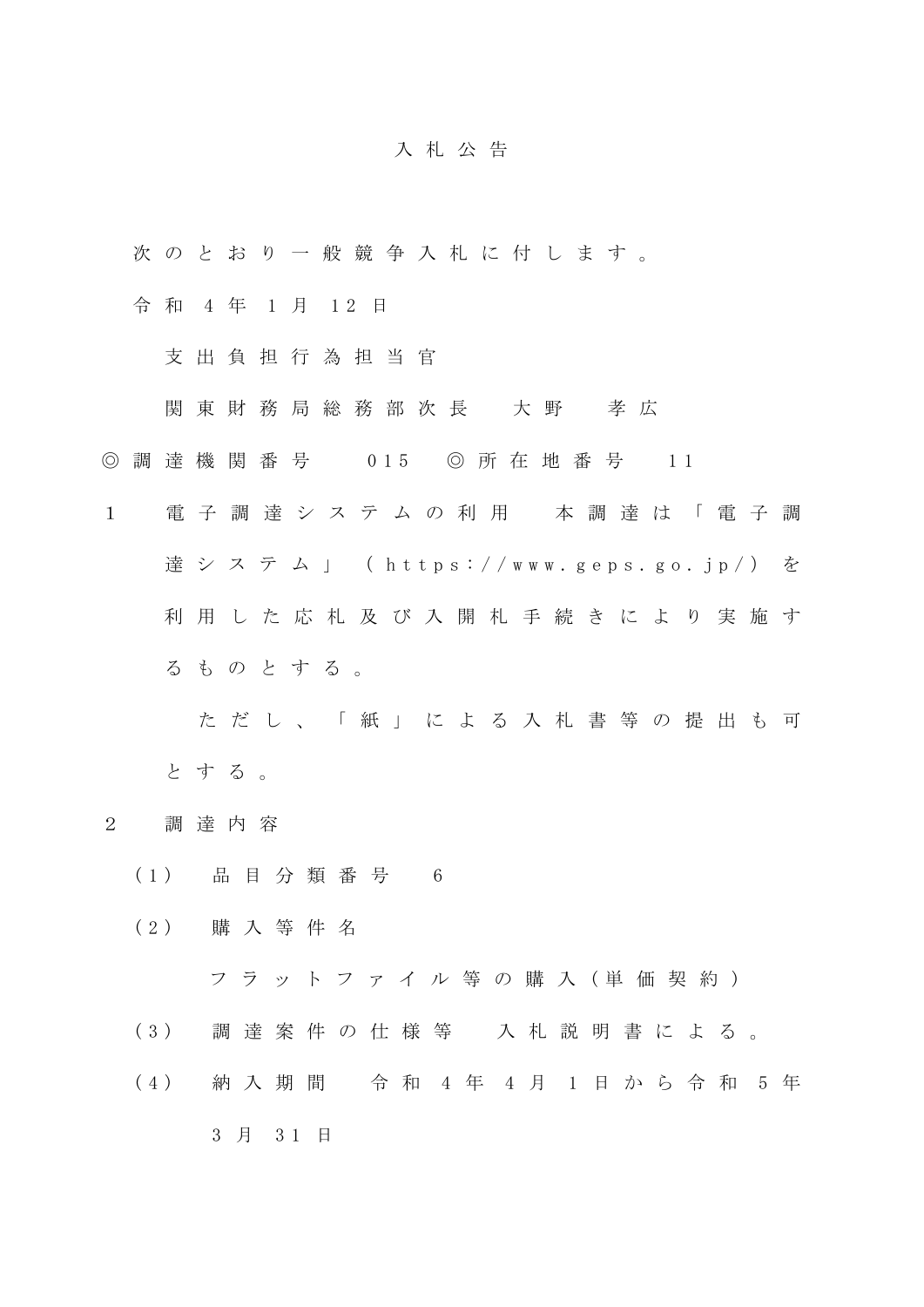( 5 ) 納 入 場 所 入 札 説 明 書 に よ る 。

( 6 ) 入 札 方 法 落 札 決 定 に 当 た っ て は 、 入 札 書 に 記 載 さ れ た 金 額 に 当 該 金 額 の 1 0 % に 相 当 す る 額 を 加 算 し た 金 額 ( 当 該 金 額 に 1 円 未 満 の 端 数 が あ る と き は 、 そ の 端 数 金 額 を 切 り 捨 て る も の と す る 。 ) を も っ て 落 札 価 格 と す る ので、入札者は、消費税及び地方消費税に係 る 課 税 事 業 者 で あ る か 免 税 事 業 者 で あ る か を 問 わ ず 、 見 積 も っ た 契 約 金 額 の 110 分 の 100 に 相 当 す る 金 額 を 入 札 書 に 記 載 す る こ と 。

## 3 競 争 参 加 資 格

- ( 1 ) 予 算 決 算 及 び 会 計 令 第 7 0 条 の 規 定 に 該 当 し な い 者 で あ る こ と 。 な お 、 未 成 年 者 、 被 保 佐 人 又 は 被 補 助 人 で あ っ て 、 契 約 締 結 の た め に必要な同意を得ている者は、同条中、特別 な 理 由 が あ る 場 合 に 該 当 す る 。
- ( 2 ) 予 算 決 算 及 び 会 計 令 第 7 1 条 の 規 定 に 該 当 し な い 者 で あ る こ と 。
- (3) 令和元·2·3 年度 (平成 31·32·33 年 度) 財 務 省 競 争 参 加 資 格 (全 省 庁 統 一 資 格 )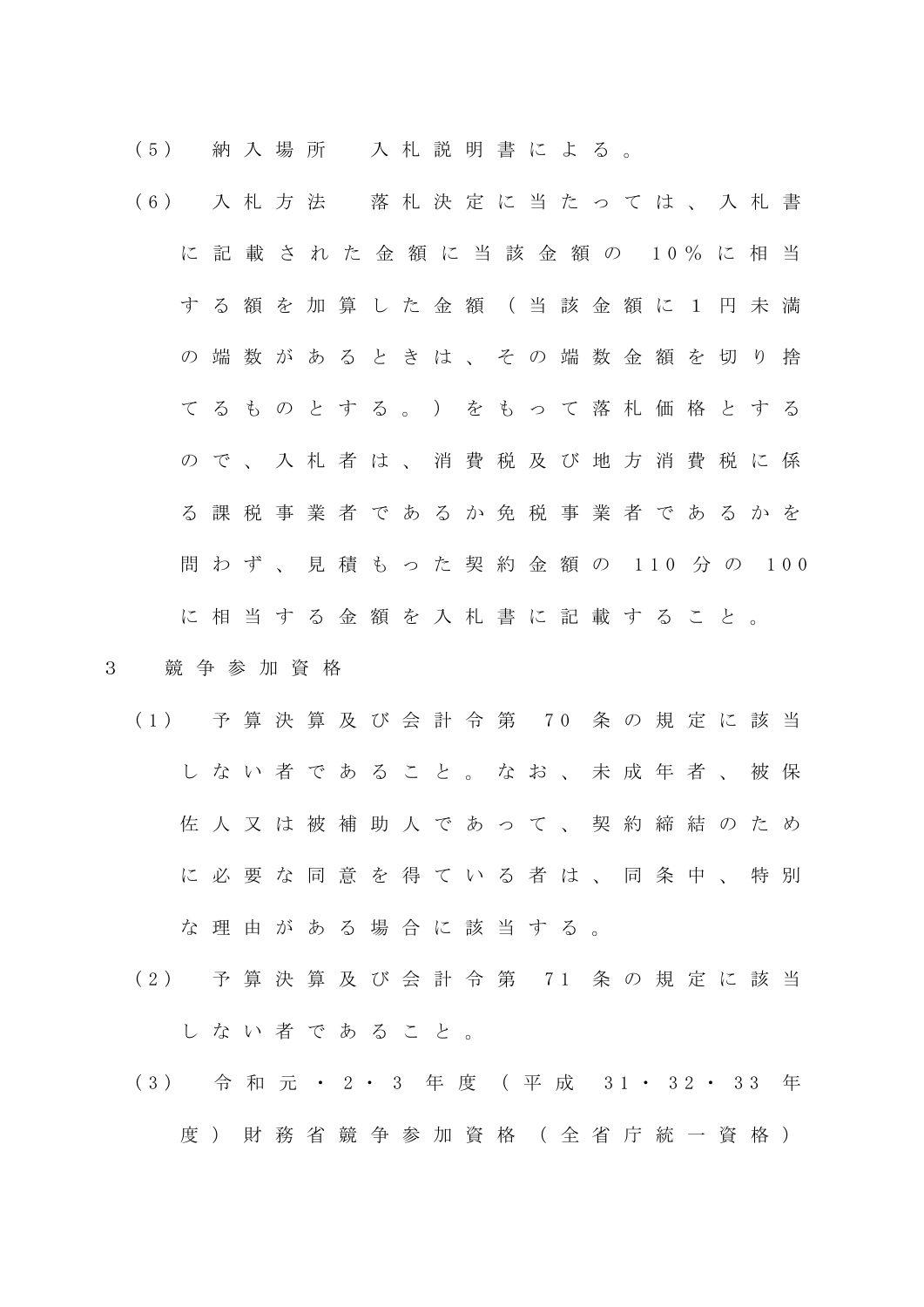に お い て 、 「 物 品 の 販 売 」 で あ っ て 、 「 A 」 、 「 B 」 又 は 「 C 」 の 等 級 に 格 付 け さ れ 、 関 東 ・ 甲 信 越 地 域 の 競 争 参 加 資 格 を 有 す る 者 、 又 は 、 当 該 競 争 参 加 資 格 を 有 し て い な い 者 で 、 入 札 書 の 受 領 期 限 ま で に 競 争 参 加 資 格 審 査 を 受け、競争参加資格者名簿に登載され、当該 等 級 に 格 付 け さ れ た 者 で あ る こ と 。 な お 、 競 争 参 加 資 格 の 申 請 は 、 「 競 争 参 加 者 の 資 格 に 関 す る 公 示 」 ( 令 和 2 年 3 月 3 1 日 付 け 官 報 ) に 記 載 さ れ て い る 時 期 及 び 場 所 で 受 け 付 ける。

- ( 4 ) 当 該 地 方 支 分 部 局 の 所 属 担 当 官 と 締 結 し た 契約に関し、契約に違反し、または同担当官 が 実 施 し た 入 札 の 落 札 者 と な り な が ら 、 正 当 な 理 由 な く し て 契 約 を 拒 み 、 な い し は 入 札 等 当 該 地 方 支 分 部 局 の 業 務 に 関 し 不 正 又 は 不 誠 実な行為をし、契約の相手方として不適当で あ る と 認 め ら れ る 者 で な い こ と 。
- ( 5 ) 各 省 各 庁 か ら 指 名 停 止 等 を 受 け て い な い 者 ( 支 出 負 担 行 為 担 当 官 が 特 に 認 め る 者 を 含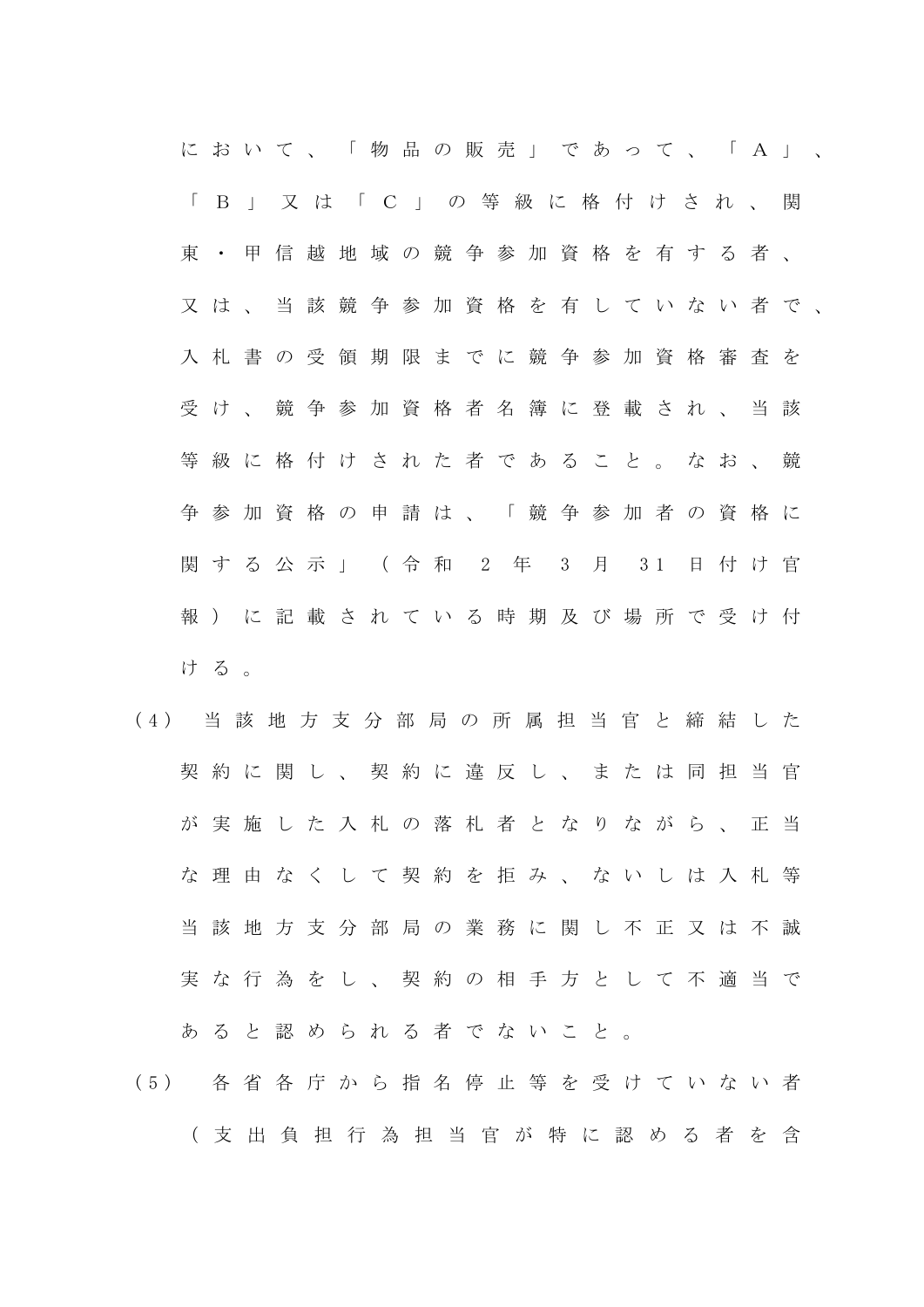む。) であること。

- ( 6 ) 経 営 の 状 況 又 は 信 用 度 が 極 度 に 悪 化 し て い ないと認められる等、適正な契約の履行が確 保 さ れ る 者 で あ る こ と 。
- ( 7 ) そ の 他 詳 細 は 入 札 説 明 書 に よ る 。
- 4 入 札 書 の 提 出 場 所 等
	- ( 1 ) 入 札 書 の 提 出 場 所 、 契 約 条 項 を 示 す 場 所 、 入 札 説 明 書 の 交 付 場 所 及 び 問 い 合 わ せ 先 〒 3 3 0 - 9 7 1 6 埼 玉 県 さ い た ま 市 中 央 区 新 都 心 1 番 地 1 さ い た ま 新 都 心 合 同 庁 舎 1 号 館 財 務 省 関 東 財 務 局 総 務 部 会 計 課 渡 邉 雅 仁 電 話 0 4 8 - 6 0 0 - 1 0 8 6
		- (2) 競争入札参加申込書の受領期限 令和 4 年 3 月 4 日 17 時 00 分 ま で
		- ( 3 ) 入 札 説 明 書 の 交 付 方 法
			- ① 上 記 ( 2 ) の 期 限 ま で に 電 子 調 達 シ ス テ ム を 利 用 し て 取 得 す る こ と 。
			- ② 電 子 メ ー ル に よ る 入 札 説 明 書 の 交 付 を 希 望 す る 場 合 は 、 上 記 ( 2 ) の 期 限 ま で に 下 記 の メ ー ル ア ド レ ス に そ の 旨 連 絡 す る こ と 。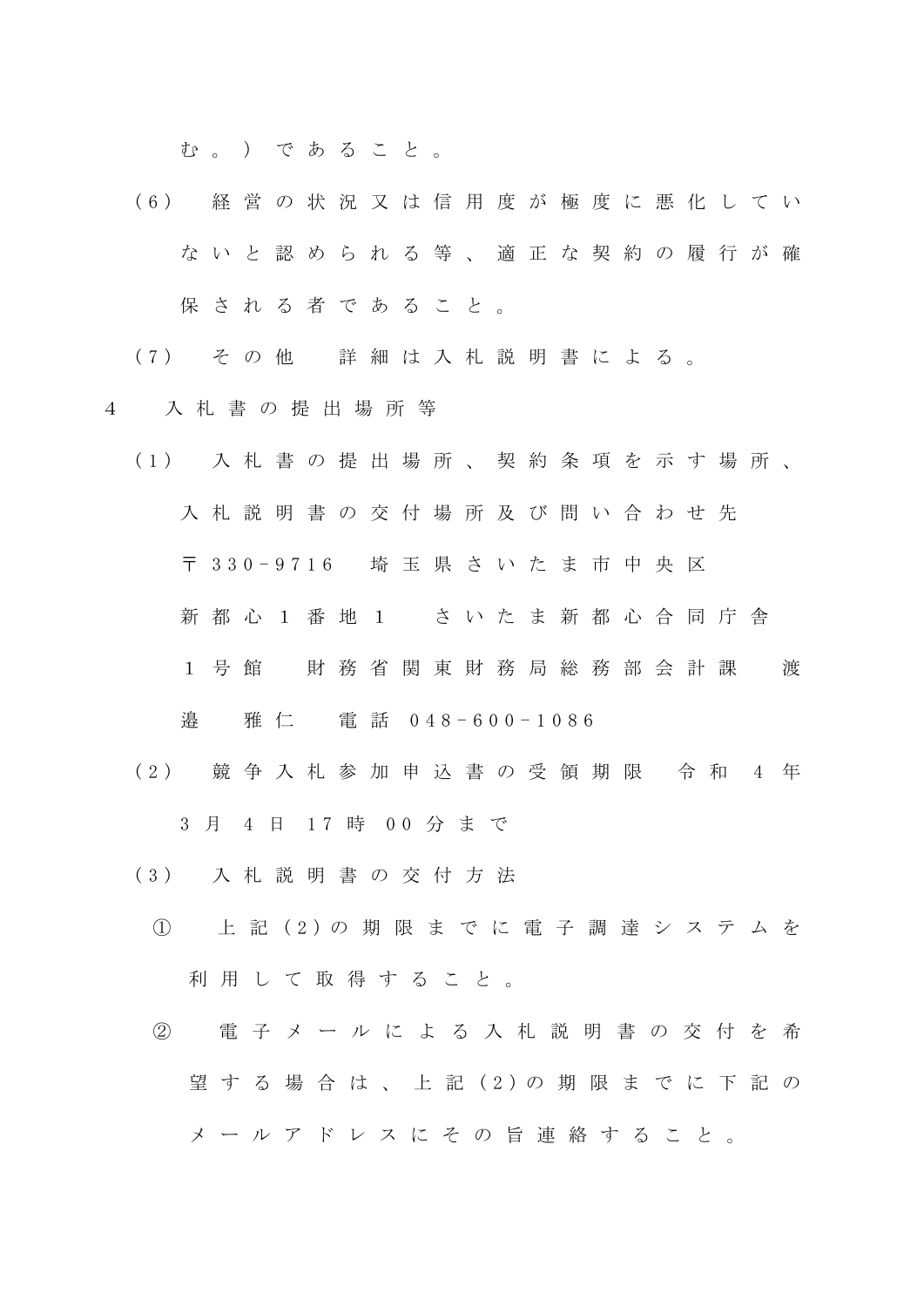$\left[\begin{array}{cc} \times & - \end{array}\right]$   $\left[\begin{array}{cc} \gamma & \gamma \\ \gamma & \gamma \end{array}\right]$   $\left[\begin{array}{cc} \times & - \end{array}\right]$   $\left[\begin{array}{cc} \times & - \end{array}\right]$ m o f . g o . j p

- (4) 入札書の受領期限 令和 4年 3月 10日 17 時 00 分まで
- ( 5 ) 開 札 の 日 時 及 び 場 所 令 和 4 年 3 月 1 1 日 1 0 時 3 0 分 財 務 省 関 東 財 務 局 1 6 階 会 議 室 ( C )
- ( 6 ) ( 2 ) 、 ( 4 ) 及 び ( 5 ) に つ い て は 、 電 子 調 達 シ ス テ ム に お い て シ ス テ ム 障 害 が 発 生 し た 場 合 に は 、 別 途 通 知 す る 日 時 に 変 更 す る 場 合 が あ る 。
- 5 そ の 他
	- ( 1 ) 入 札 及 び 契 約 手 続 に お い て 使 用 す る 言 語 及 び 通 貨 日 本 語 及 び 日 本 国 通 貨 に 限 る 。
	- (2) 入札保証金及び契約保証金 免除。

な お 、 契 約 保 証 金 の 免 除 に 当 た っ て は 、 落 札 者 が 契 約 締 結 の 際 に 令 和 4 ・ 5 ・ 6 年 度 の 財 務 省 競 争 参 加 資 格 ( 全 省 庁 統 一 資 格 ) を 有 し て い る こ と を 条 件 と す る 。

( 3 ) 入 札 の 無 効 本 公 告 に 示 し た 競 争 参 加 資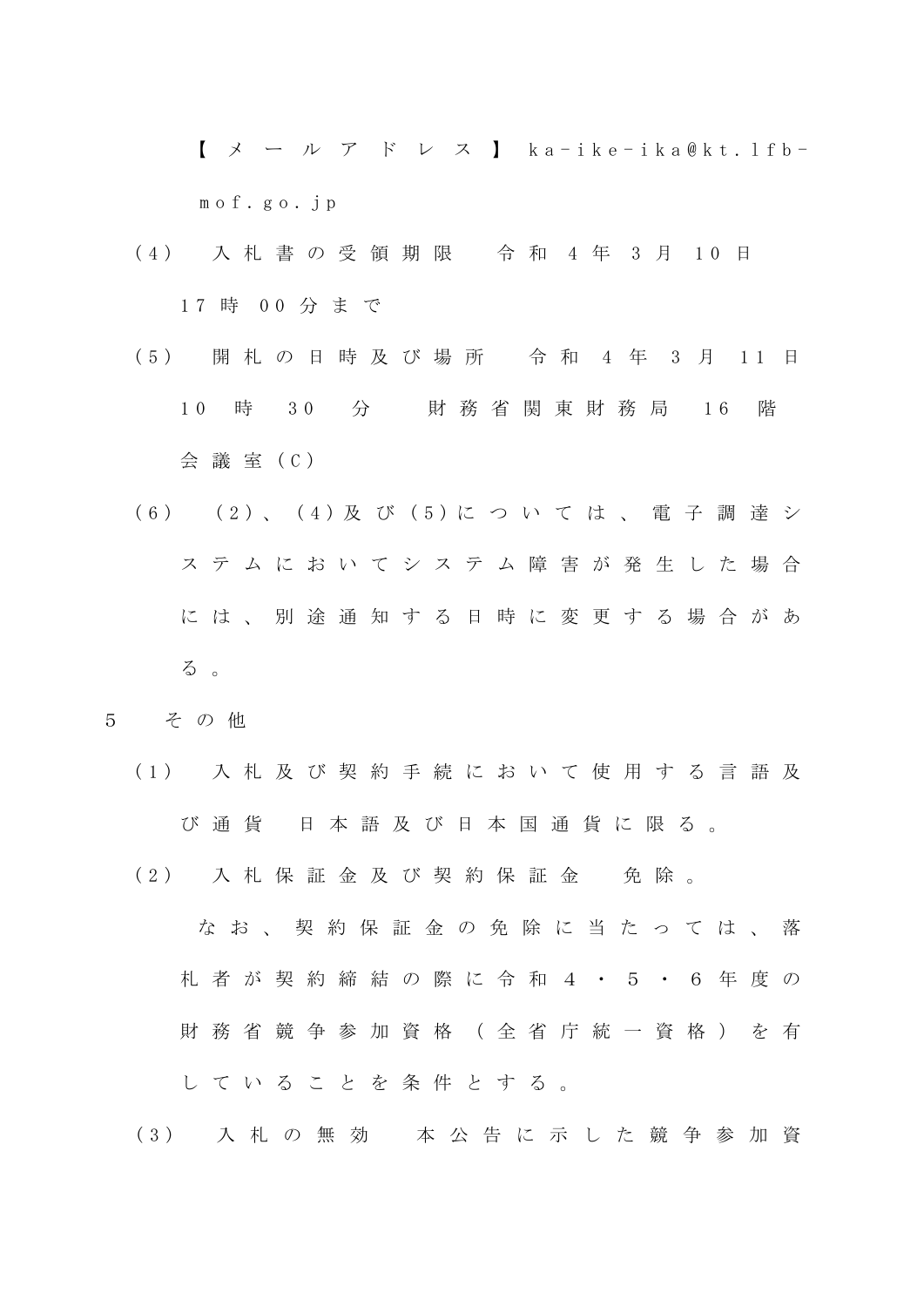格 の な い 者 の 提 出 し た 入 札 書 及 び 入 札 に 関 す

る 条 件 に 違 反 し た 入 札 書 は 無 効 と す る 。

(4) 契約書作成の要否 要。

- ( 5 ) 落 札 者 の 決 定 方 法 予 算 決 算 及 び 会 計 令 第 7 9 条 の 規 定 に 基 づ い て 作 成 さ れ た 予 定 価 格 の 制 限 の 範 囲 内 で 最 低 の 価 格 を も っ て 有 効 な 入札を行った者を落札者とする。
- (6) 手続における交渉の有無 無。

( 7 ) そ の 他 詳 細 は 入 札 説 明 書 に よ る 。

- 6 S u m m a r y
	- (1) Official in charge of disbursement of the procuring entity : ONO Takahiro

Vice-Director of General Affairs

Department, Kanto Local Finance Bureau.

- (2) Classification of the products to be p r o c u r e d : 6
- (3) Nature and quantity of the products to be purchased: Flat file etc.
- (4) Delivery period: From April 1, 2022 t h r o u g h M a r c h 3 1 , 2 0 2 3 .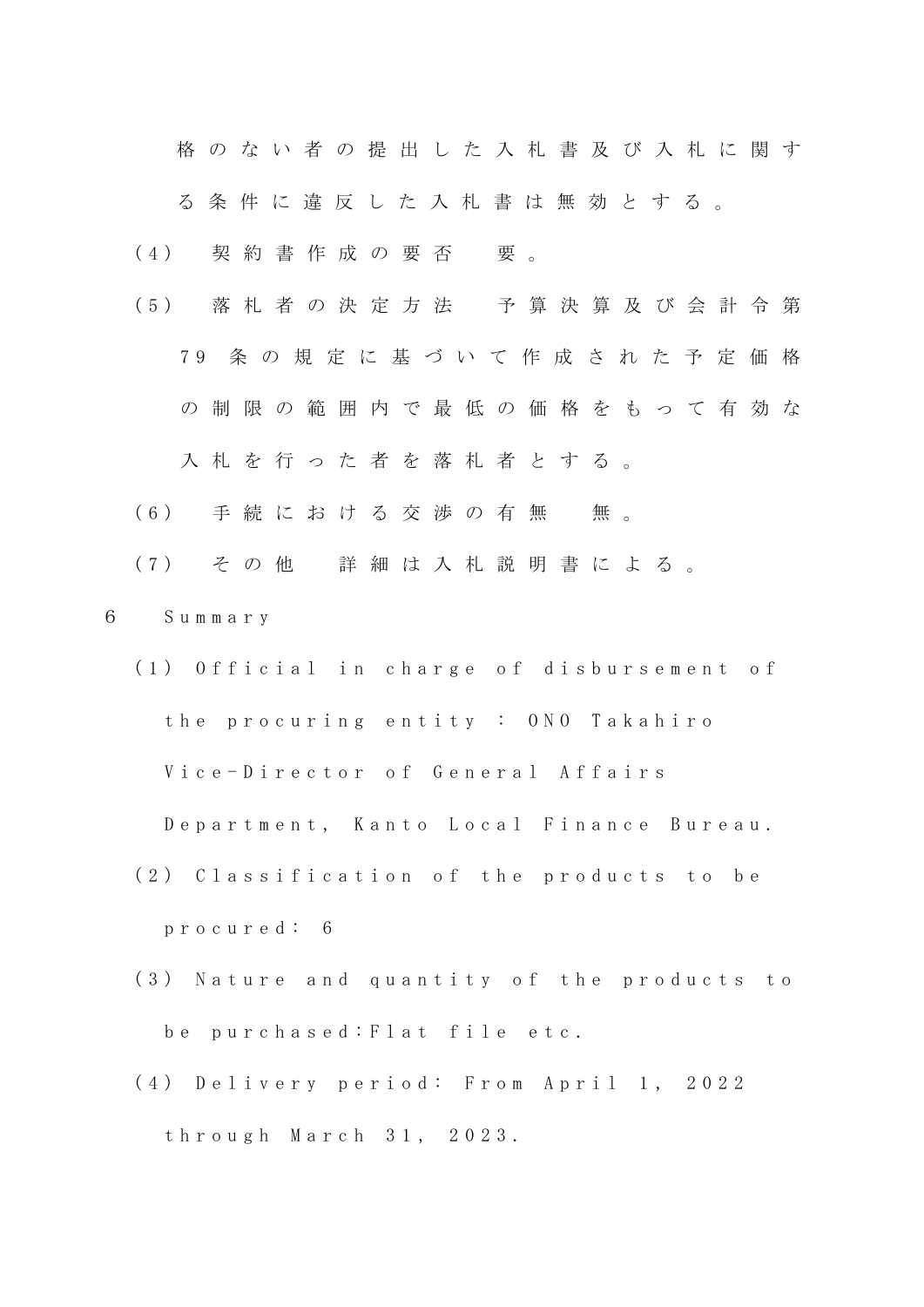- (5) Delivery place: Refer to the Tender e x p l a n a t i o n .
- (6) Qualifications for participating in the tendering procedures : Suppliers eligible for participating in the proposed tender are those who shall: ① N o t c o m e u n d e r A r t i c l e 7 0 o f t h e Cabinet Order concerning the Budget, Auditing and Accounting. Furthermore, minors, Person under Conservatorship or Person under Assistance that obtained the consent n e c e s s a r y f o r c o n c l u d i n g a c o n t r a c t m a y be applicable under cases of special r e a s o n s w i t h i n t h e s a i d c l a u s e .
	- ② Not come under Article 71 of the Cabinet Order concerning the Budget, Auditing and Accounting.
	- ③ H a v e G r a d e " A , B o r C " i n selling, in terms of qualification for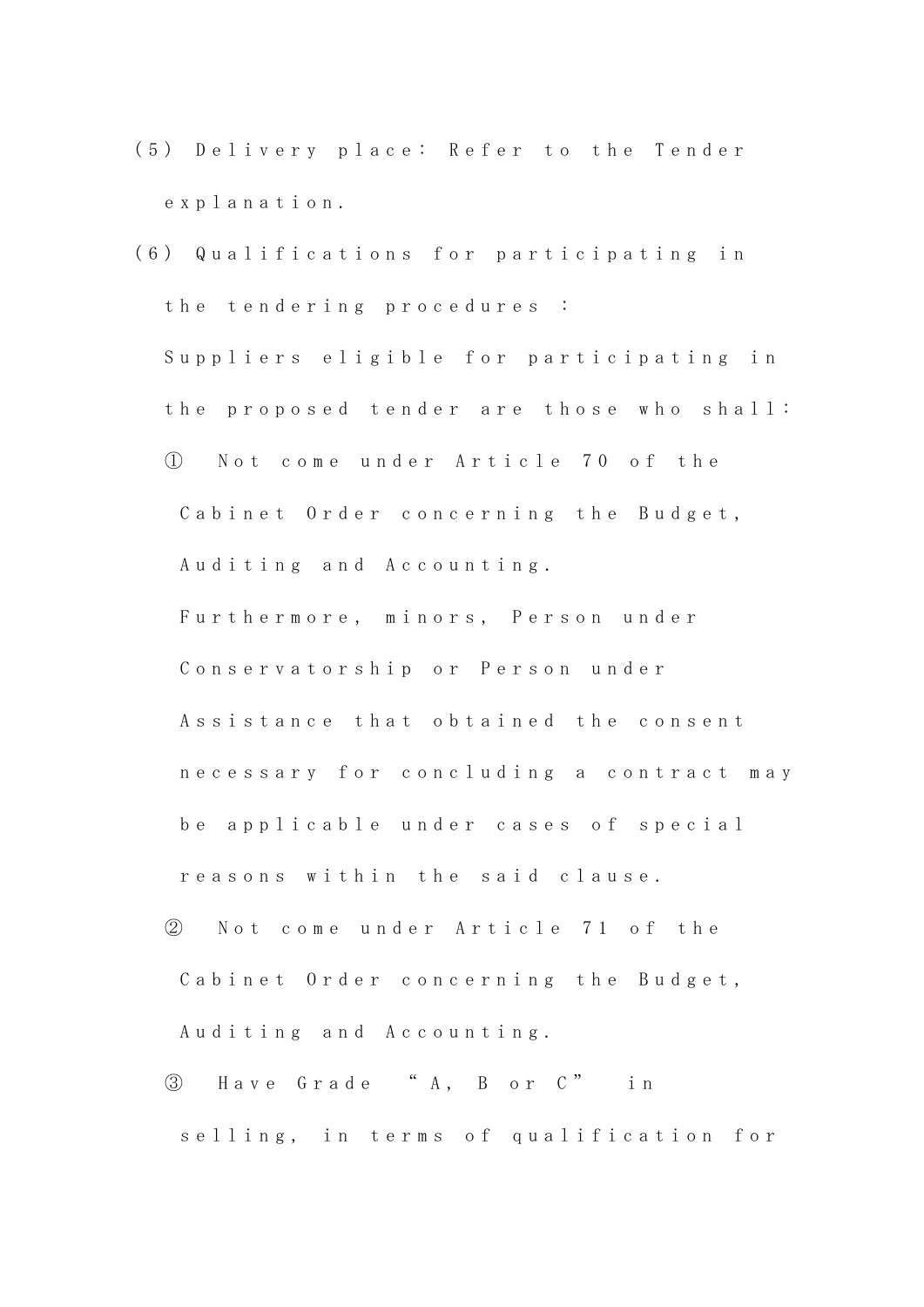participating in tenders by the Organizations in The Kanto · Koushinetsu area related to the Ministry of Finance (Single qualification for every ministry and agency) in the fiscal years 2 0 1 9 , 2 0 2 0 a n d 2 0 2 1 .

④ N o t t h o s e w h o a r e j u d g e d t o b e in a p p r o p r i a t e a s the other party to a contract on account of having violated any of the clauses of contract and illegal or unfair act previously made with an official in charge of any of the relevant local bureaus, or branch bureaus, or divisions, or offices. ⑤ H a v e n o t r e c e i v e d s u s p e n s i o n o f d e s i g n a t e d c o n t r a c t o r s t a t u s, e t c. From any ministry or agency (including person specially qualified by officials

in charge of disbursement of the

p r o c u r i n g e n t i t y ) .